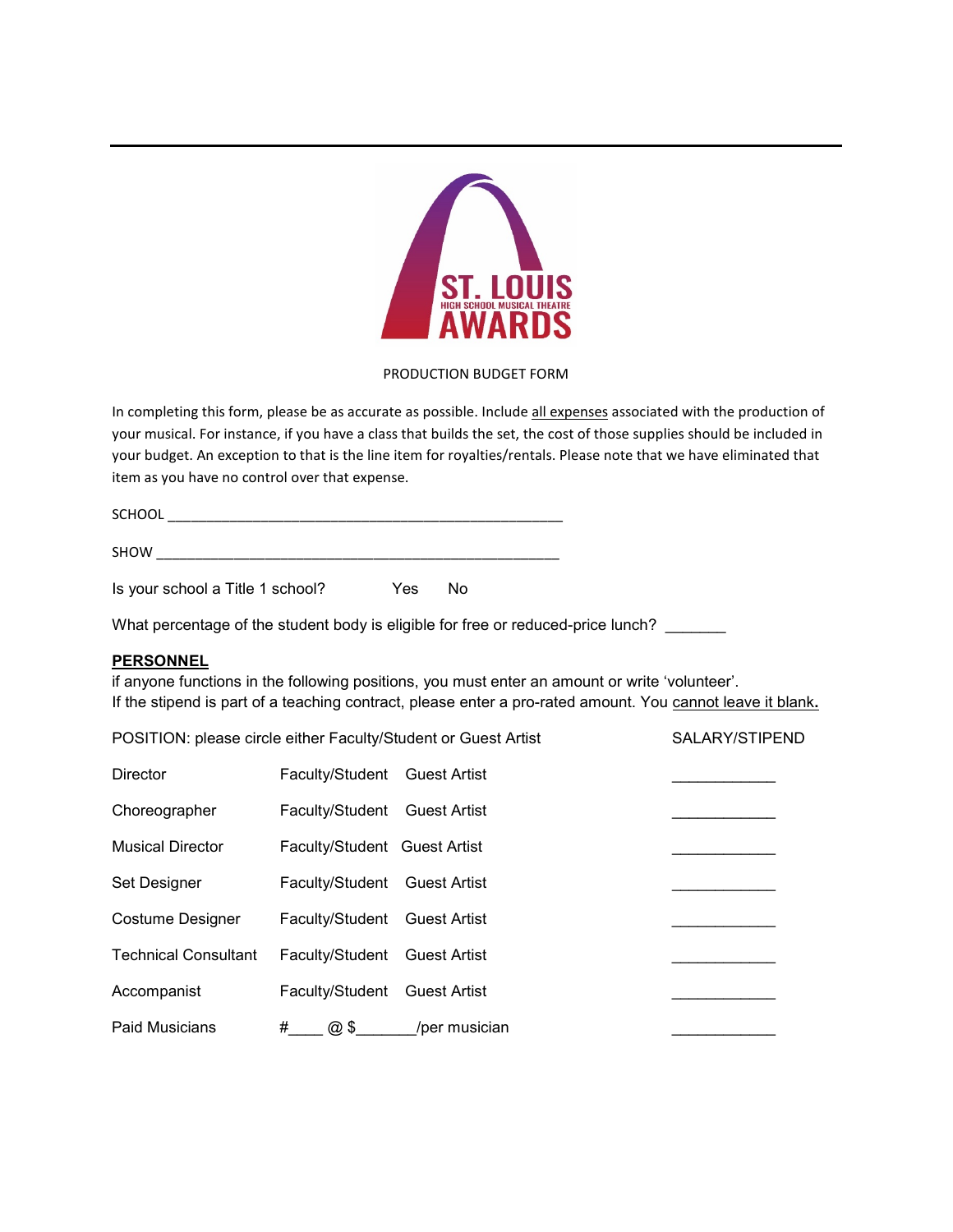OTHER POSITIONS NOT LISTED HERE

| <b>POSITION</b>                                       | SALARY/STIPEND |
|-------------------------------------------------------|----------------|
|                                                       |                |
| <b>PRODUCTION COSTS</b>                               |                |
| Costumes                                              |                |
| Props                                                 |                |
| Makeup/hair/wigs                                      |                |
| Set                                                   |                |
| Lighting/sound/tech/special effects                   |                |
| Marketing/publicity                                   |                |
| Program                                               |                |
| Other expenses not listed here (please specify below) |                |

\_\_\_\_\_\_\_\_\_\_\_\_\_\_\_\_\_\_\_\_\_\_\_\_\_\_\_\_\_\_\_\_\_\_\_\_\_\_\_\_\_\_\_\_\_\_\_\_\_\_\_\_\_\_\_\_\_\_\_\_\_\_\_\_\_

## **SUMMARY OF EXPENSES**

PERSONNEL \_\_\_\_\_\_\_\_\_\_\_\_\_

PRODUCTION \_\_\_\_\_\_\_\_\_\_\_\_\_

| TOTAL |  |
|-------|--|
|       |  |

For the breakdown below, please enter a percentage (not an amount). It may be based on past years if you don't have figures for the current school year. If you need to amend it later (if it is drastically different), please send me an email [\(nsherwin@muny.org\)](mailto:nsherwin@muny.org) with the new information.

| Percent of budget provided by District                    |  |
|-----------------------------------------------------------|--|
| Percent of budget from ticket sales                       |  |
| Percent of budget from fund-raising                       |  |
| Percent of budget from program advertising/shout outs     |  |
| Percent of budget from participation fee paid by students |  |
| Other sources of income (please specify)                  |  |

\_\_\_\_\_\_\_\_\_\_\_\_\_\_\_\_\_\_\_\_\_\_\_\_\_\_\_\_\_\_\_\_\_\_\_\_\_\_\_\_\_\_\_\_\_\_\_\_\_\_\_\_\_\_\_\_\_\_\_\_\_\_\_\_